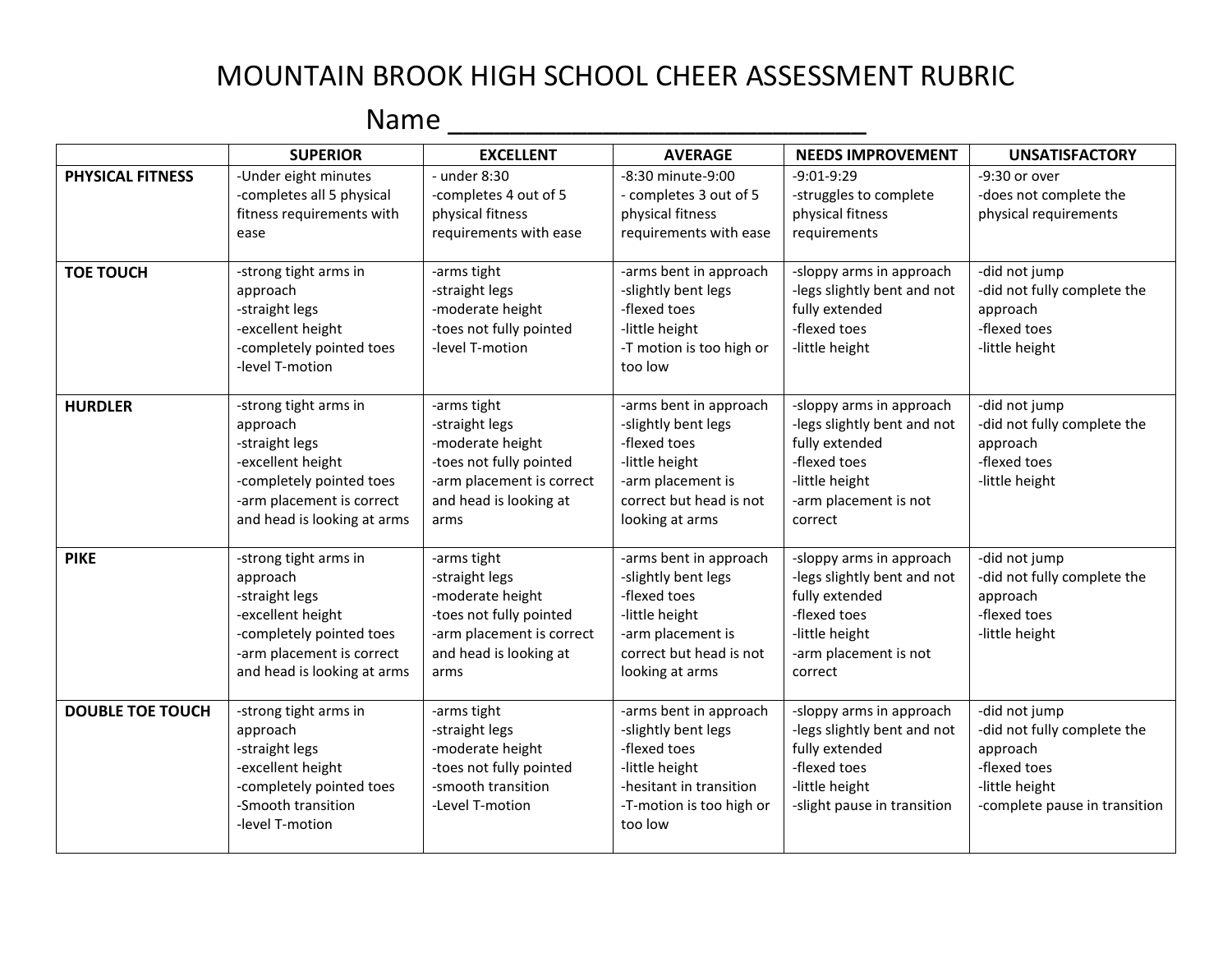| <b>DANCE</b>           | -strong, tight arm motions<br>-times with music<br>-performs dance without<br>any errors<br>-excellent facial expression<br>and confidence<br>-looks like one with group<br>-holds energy throughout<br>the dance                                         | -performed content with<br>one error<br>-mostly timed with music<br>-motions and arms are<br>placed correctly-needs to<br>be tighter<br>-some facial expression<br>-looks like one with group<br>-majority of dance is done<br>with energy | -performed content<br>with more than one<br>error<br>-timing off<br>-loose arms<br>-some facial expression<br>-blends with group<br>-has some energy<br>throughout | -loose arms<br>-timing off<br>-unsure of choreography<br>(looking to peers for<br>assistance)<br>-little facial expression<br>-no energy                        | -did not perform<br>-unsure of choreography<br>-no facial expression<br>-not able to blend with group              |
|------------------------|-----------------------------------------------------------------------------------------------------------------------------------------------------------------------------------------------------------------------------------------------------------|--------------------------------------------------------------------------------------------------------------------------------------------------------------------------------------------------------------------------------------------|--------------------------------------------------------------------------------------------------------------------------------------------------------------------|-----------------------------------------------------------------------------------------------------------------------------------------------------------------|--------------------------------------------------------------------------------------------------------------------|
| <b>CHEER</b>           | -loud strong voices<br>-Sharp arm motions<br>-correct placement of arms<br>-demonstrates mastery of<br>the cheer<br>-"filler" words properly<br>used<br>- facials the entire time                                                                         | -strong voices<br>-Sharp arm motions<br>-one misplaced arm<br>motion<br>-demonstrates strong<br>knowledge of the cheer<br>-use of "filler" words<br>-facials majority of the<br>time                                                       | -weak cheer voice<br>-loose arms<br>-moderate amount of<br>misplaced arm motions<br>-inconsistent facials                                                          | -weak cheer voice<br>-loose arms<br>-misplaced arms<br>-little knowledge of cheers<br>-lacking confidence<br>-no facials<br>-looking to peers for<br>assistance | -weak cheer voice<br>-no knowledge of cheers<br>-did not complete many<br>motions<br>-broken wrists<br>-no facials |
| <b>CHANT/SIDELINES</b> | -loud strong voices<br>-Sharp arm motions<br>-correct placement of arms<br>-demonstrates mastery of<br>the cheer<br>-"filler" words properly<br>used<br>- facials the entire time                                                                         | -strong voices<br>-sharp arm motions<br>-correct placement of arms<br>-one misplaced arm<br>motion<br>-demonstrates strong<br>knowledge of the cheer<br>-use of "filler" words<br>-facials majority of the<br>time                         | -weak cheer voice<br>-loose arms<br>-moderate amount of<br>misplaced arm motions<br>-inconsistent facials                                                          | -weak cheer voice<br>-loose arms<br>-misplaced arms<br>-little knowledge of cheers<br>-lacking confidence<br>-no facials<br>-looking to peers for<br>assistance | -weak cheer voice<br>-no knowledge of cheers<br>-did not complete many<br>motions<br>-broken wrists<br>-no facials |
| <b>INCORPS</b>         | -Smooth transition<br>-hands by their side when<br>moving to another<br>formation<br>-not turning back to the<br>crowd<br>-whole group functioned as<br>one.<br>-confident, correct<br>technique throughout<br>-entertaining<br>-high level of difficulty | -Smooth transitions<br>-hands by their side when<br>moving to another<br>formation<br>-completed the incorp<br>with confidence and<br>execution<br>-all focused on a common<br>goal<br>-difficult skills used                              | -completed the incorp<br>but with struggle<br>- shaky<br>- four people not on the<br>same page<br>- moderate in level of<br>difficulty<br>-questionable technique  | -low level of difficulty<br>- not on the same page<br>- miss-timed<br>- complete but dangerous<br>-improper technique                                           | -did not complete/succeed in<br>the attempted incorp                                                               |